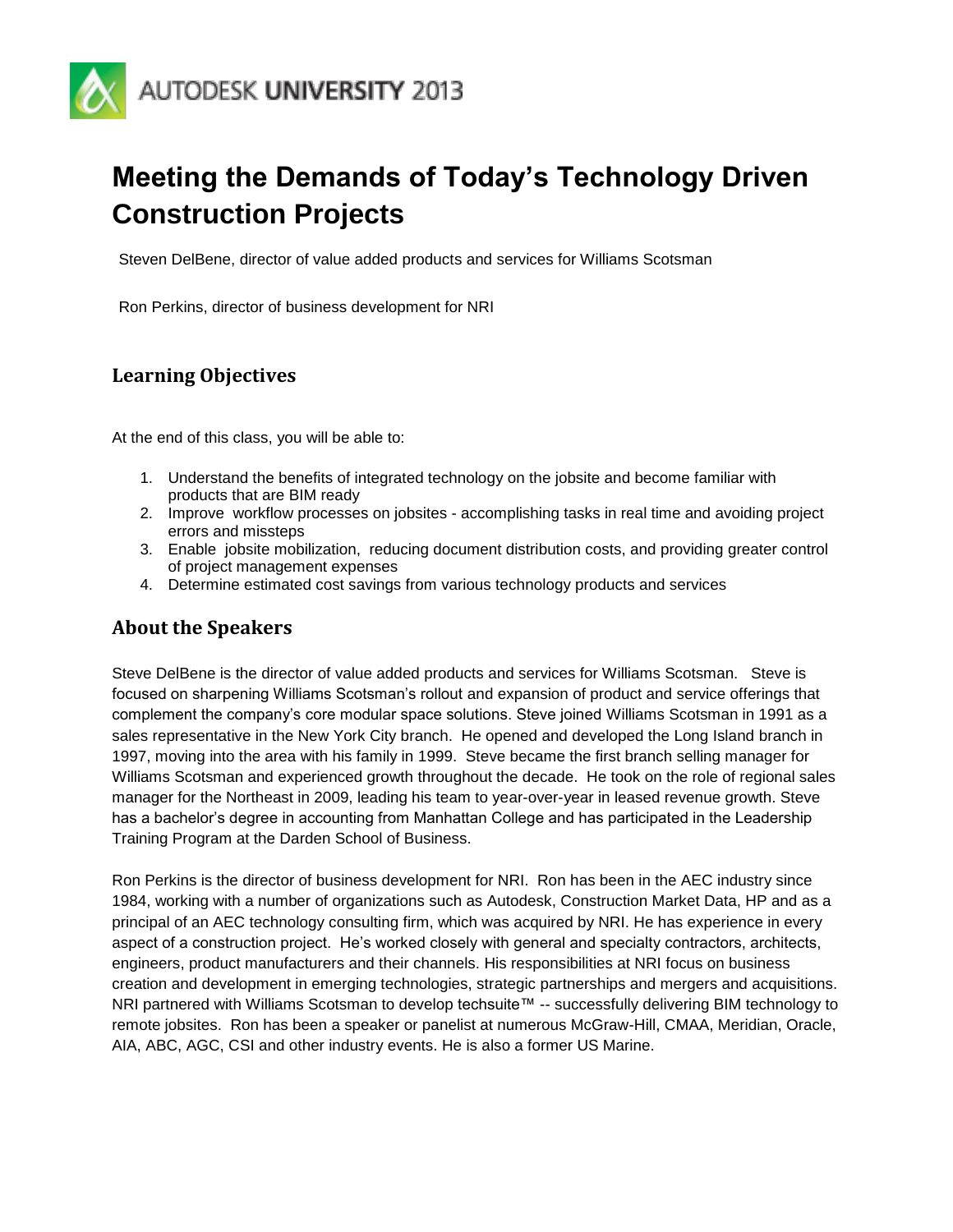## **Panel Overview**

Over the past several years, the construction industry has adopted new technologies to improve project development and management. However, the temporary jobsite office is not keeping pace with the demands of today's technology-driven construction jobs. This session will provide best practices for bringing technology to the jobsite, tips for turning a standard field office into a smart jobsite office, and an overview of cost savings for all parties involved. The presentation will also include recommendations for incorporating BIM processes to help streamline jobsite documentation and lessen rework requests. The best practices shared will enhance jobsite collaboration and mobilization while providing solutions for technology challenges in the field. The presentation will conclude with a return on investment analysis for various products available.

# **BIM Adoption**

Construction firms are often at varying levels of expertise with regard to BIM. This variance exists both within firms and certainly with various project team members. Determining just where everyone is with their capabilities is a critical factor that needs to be addressed early. A jobsite plan that clearly outlines how BIM will be used for the project will prove helpful.

### **Workflow**

Fast-track, design build and BIM are all processes designed to reduce overall project time by overlapping the project design phase with the construction phase. Incorporating more collaborative processes with the entire design and construction team further simplifies the integration process at the jobsite.

Document coordination is a common challenge on a highly collaborative project. When projects are being designed as they are constructed the likelihood of error, such as someone building from an outdated document, is greatly increased. Incorporating the correct technology and workflows into the process can help alleviate this problem.

### **Jobsite Mobilization**

Expedient set-up, configuration and training with project site equipment, such as hardware and software solutions, will help mobilize a jobsite quickly and efficiently. With increasing technology demands comes increasing coordination among vendors and suppliers to create the ideal temporary office environment. A systemized blueprint and standard will help recreate project success for each and every job.

# **Cost Savings from Various Technology Products and Services**

A wide format plotter / scanner enables you to print only what is needed, when it is needed. This tool also lets you scan and organize paper documents received from sub-contractors regarding changes or clarification of submittals, further improving the efficiency and coordination among various jobsite teams.

In addition, large monitors allow team members to view drawings at full size. Large monitors are also ideal for viewing BIM models and project schedules.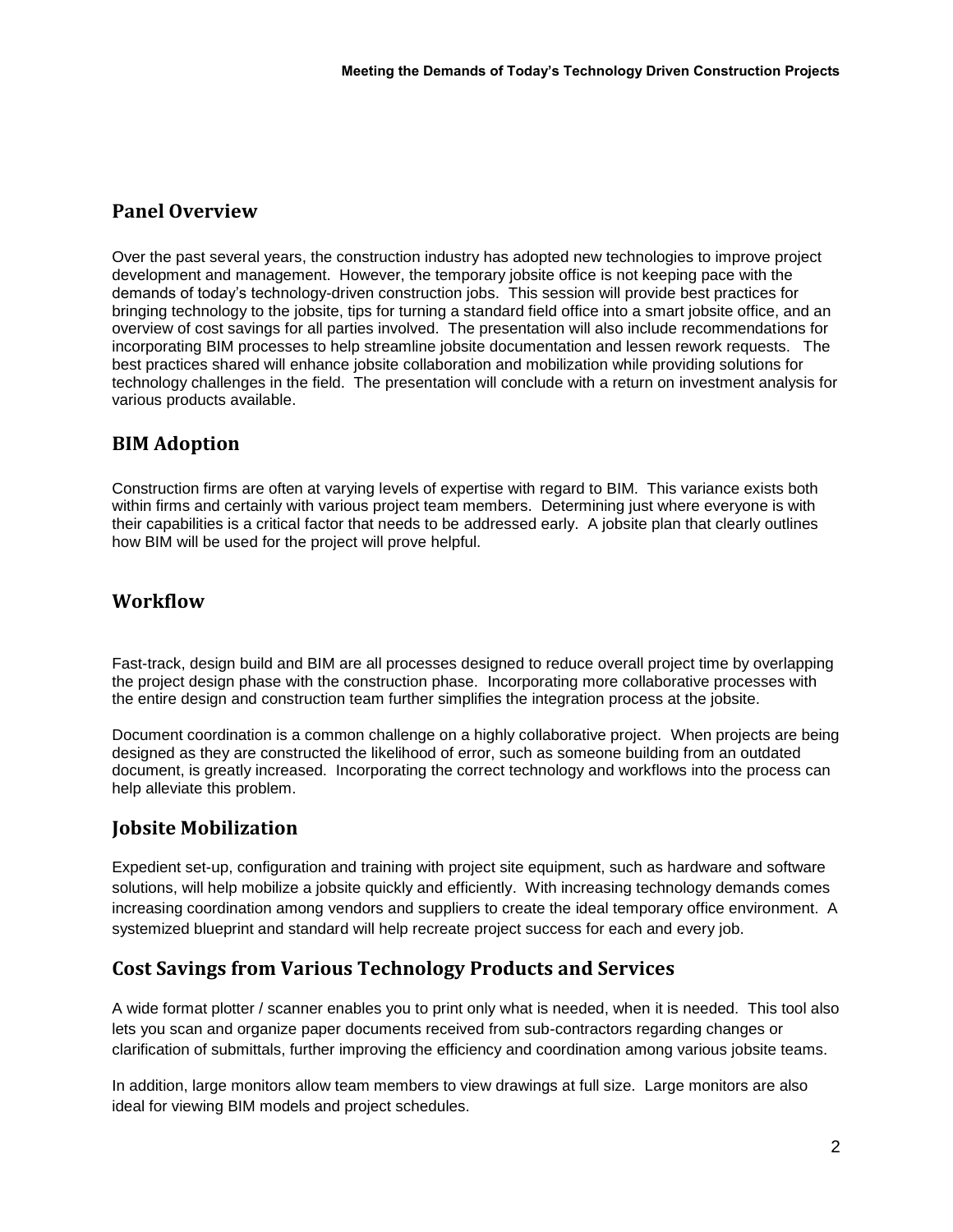Interactive touch boards take coordination and collaboration to a new level. Real time collaboration becomes easy and red lining or markups are captured as documents evolve.

Smart phones and tablets have multiple uses on the jobsite and help keep all team members connected and on schedule. A Wi-Fi enabled jobsite office and BIM kiosks help bring BIM models closer to the site where the critical work takes place.

#### **Questions**

Our panel participants, Troy Perkins from DPR Construction, Dustin Hartsuiker from Swinerton Builders, and Raquel Shohet from Hill International, will provide answers to the below questions.

1. Has your firm been involved in using BIM on projects?

2. Does BIM help differentiate your firm from the competition?

3. Does BIM help you win more projects?

4. Are clients willing to pay for this service?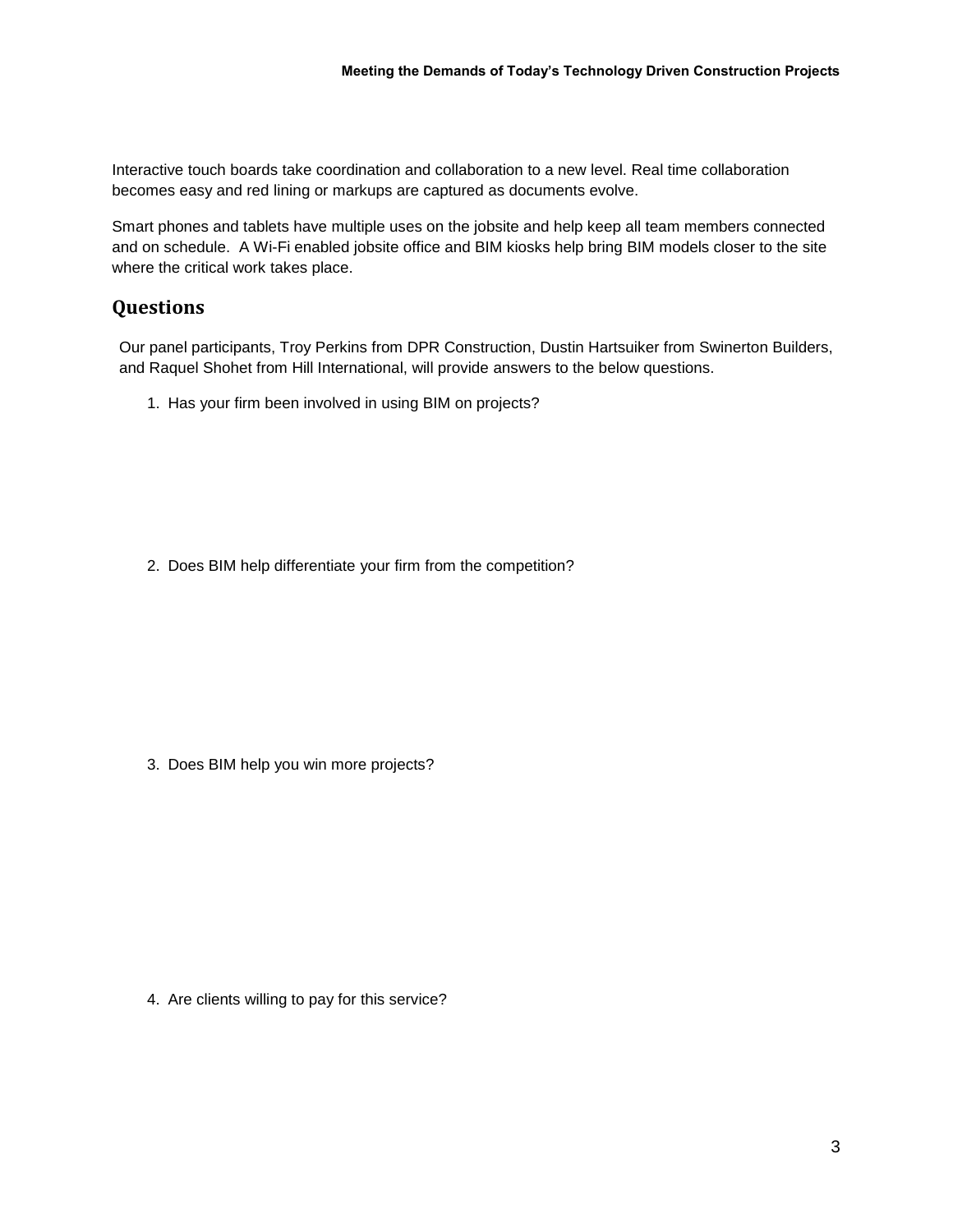5. How has technology impacted the coordination of contractors and suppliers on the project schedule?

6. Has your firm invested in newer technology?

7. Have you had success getting subcontractors involved with the BIM coordination process on your projects?

8. Are you having success with coordination meetings at the jobsite?

9. What is the current perception within your company toward performing more projects with BIM?